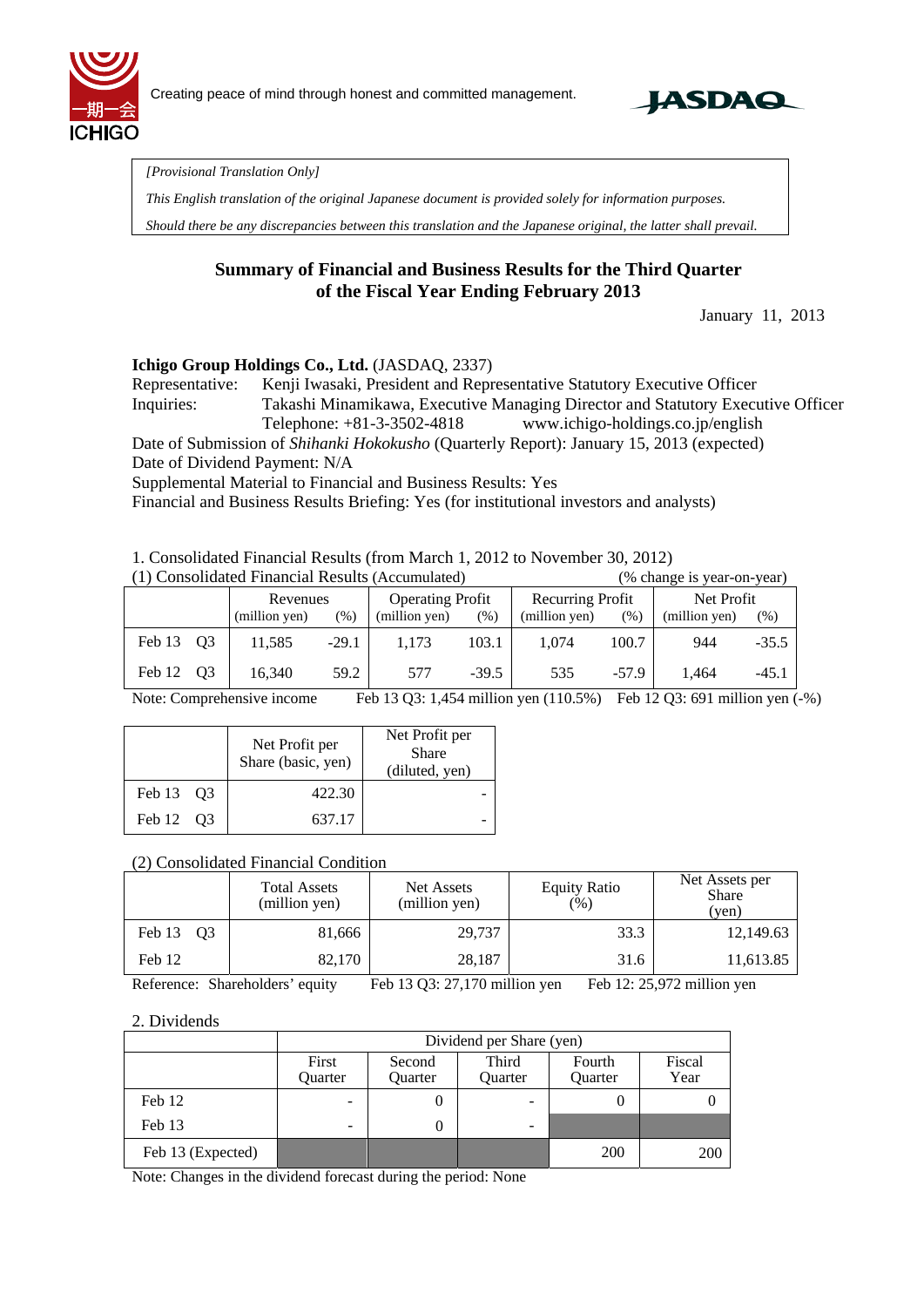3. Consolidated Forecast for the Fiscal Year Ending February 2013 (from March 1, 2012 to February 28, 2013)  $(0)$  change is year-on-year)

|                 |                             |         |                                          |        | 70 UHANGU IS VUAL-UIL-VUAL        |      |
|-----------------|-----------------------------|---------|------------------------------------------|--------|-----------------------------------|------|
|                 | Revenues<br>(million yen)   | $(\%)$  | <b>Operating Profit</b><br>(million yen) | $(\%)$ | Recurring Profit<br>(million yen) | (% ) |
| FY 13 Full Year | 17,000                      | $-10.3$ | 1,500                                    | 42.9   | 1.200                             | 22.5 |
|                 | Net Profit<br>(million yen) | (%)     | Net Profit per Share<br>(Yen)            |        |                                   |      |
| FY 13 Full Year | 1,000                       | $-43.5$ |                                          | 447.16 |                                   |      |

Note 1: Changes in the forecast during the period: None

Note 2: The forecast for Net Profit per Share has been estimated under the assumption that the number of outstanding shares as of the third quarter-end is unchanged through the end of the full fiscal year.

#### 4. Other

- (1) Changes in significant consolidated subsidiaries (material changes in scope of consolidation): None
- (2) Application of accounting treatment specific to interim consolidated financial statements: None
- (3) Changes in accounting principles and accounting estimates and revisions to previous financial statements
	- (i) Changes in accounting principles due to the amendment of accounting standards: Yes
	- (ii) Changes in accounting principles other than the above: None
	- (iii) Changes in accounting estimates: Yes
	- (iv) Revisions of previous financial statements: None

Note: The depreciation method was amended after FY13 Q1, which qualifies as "a case which cannot be classified as either a change in accounting principles or a change in accounting estimates."

(4) Number of outstanding shares (common shares)

(i) Number of outstanding shares including treasury stock

| Feb 13 Q3: | 2,256,319 |
|------------|-----------|
| Feb 12:    | 2,256,319 |

(ii) Number of shares of treasury stock

| Feb 13 Q3: | 20,000 |
|------------|--------|
| Feb 12:    | 20,000 |

(iii) Average number of outstanding shares

| Feb 13 Q3: | 2,236,319 |
|------------|-----------|
| Feb 12 Q3: | 2,298,951 |

\*Implementation Status of Quarterly Review Procedures

At the time of this release, the quarterly summary of financial and business results was reviewed pursuant to the procedures for quarterly consolidated financial statements under the Financial Instruments and Exchange Act, although technically it is not subject to the quarterly review procedures under the Act.

\*Explanation on Appropriate Use of Earnings Projection

Forward-looking statements contained in these materials are based on judgments regarding information that was available to the Company and the Group as of the announcement date. However, these statements involve risk and uncertainties. Therefore, please note that actual earnings may differ significantly from the indicated earnings projection as a result of various factors.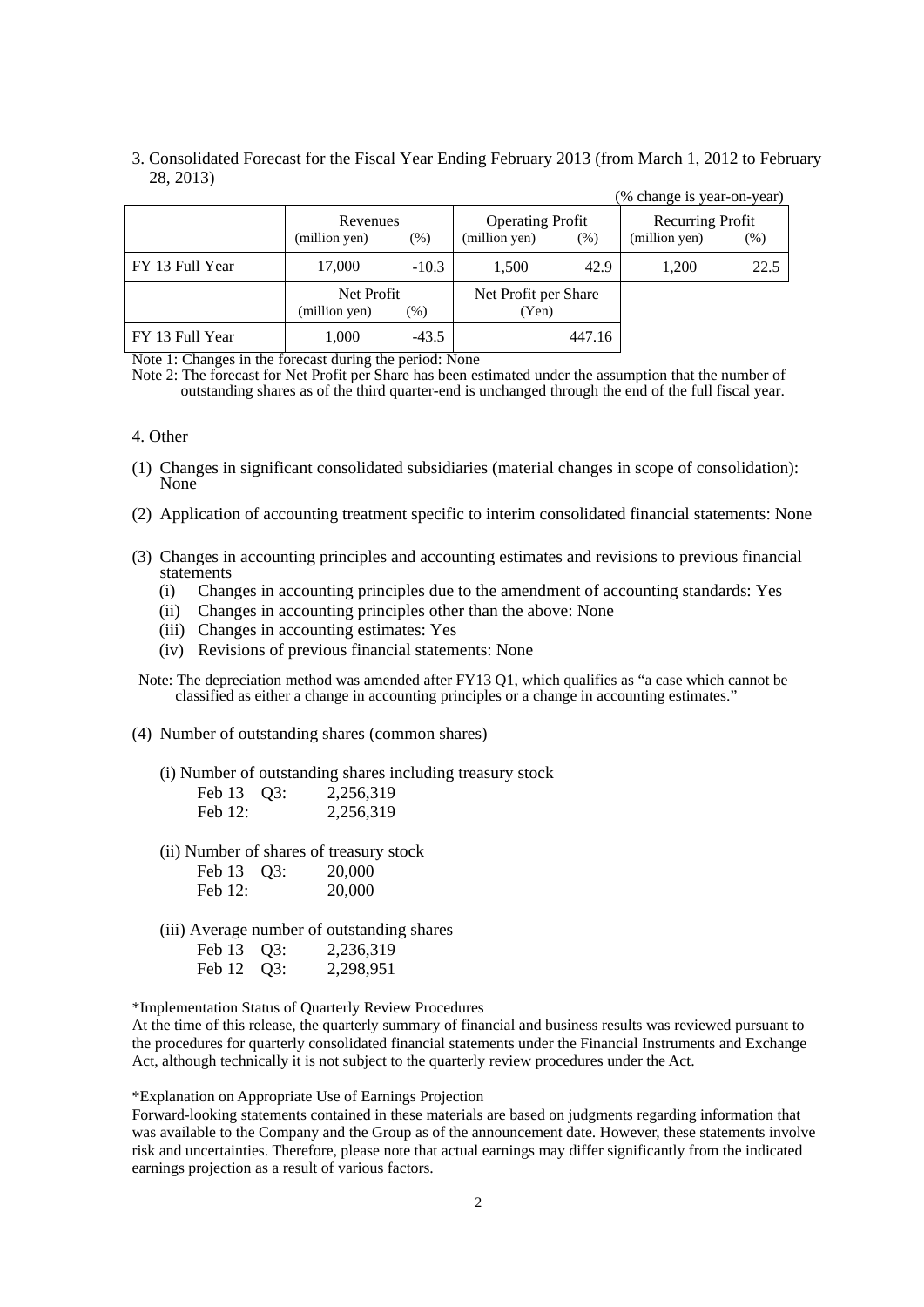## **Consolidated Balance Sheet**

|                                              |                  | (Million Yen)  |
|----------------------------------------------|------------------|----------------|
|                                              | Feb 12 Full Year | Feb 13 Q3      |
|                                              | (Feb 29, 2012)   | (Nov 30, 2012) |
| <b>Assets</b>                                |                  |                |
| <b>Current Assets</b>                        |                  |                |
| Cash and cash equivalents                    | 9,791            | 10,499         |
| Trade notes and accounts receivable          | 1,069            | 673            |
| Operational investments in loans             | 2,527            | 2,528          |
| Operational investments in securities        | 4,226            | 3,826          |
| Real estate for sale                         | 49,674           | 48,825         |
| Others                                       | 1,465            | 1,975          |
| Less: allowance for doubtful accounts        | (2,930)          | (3, 147)       |
| <b>Total Current Assets</b>                  | 65,824           | 65,181         |
| <b>Fixed Assets</b>                          |                  |                |
| <b>Tangible Assets</b>                       | 10,109           | 10,090         |
| <b>Intangible Assets</b>                     |                  |                |
| Goodwill                                     | 2,077            | 2,234          |
| Others                                       | 27               | 21             |
| <b>Total Intangible Assets</b>               | 2,105            | 2,255          |
| <b>Investments and Other Assets</b>          |                  |                |
| Investments in securities                    | 3,589            | 3,647          |
| Long-term loans receivable                   | 14               | 13             |
| Other investments                            | 623              | 573            |
| Less: allowance for doubtful accounts        | (96)             | (95)           |
| <b>Total Investments and Other Assets</b>    | 4,131            | 4,139          |
| <b>Total Fixed Assets</b>                    | 16,346           | 16,485         |
| <b>Total Assets</b>                          | 82,170           | 81,666         |
|                                              |                  |                |
| <b>Liabilities</b>                           |                  |                |
| <b>Current Liabilities</b>                   |                  |                |
| Trade notes and accounts payable             | 57               | 71             |
| Short-term borrowings                        | 170              | 989            |
| Long-term borrowings (due within one year)   | 1,768            | 1,002          |
| Long-term non-recourse loans (due within one |                  |                |
| year)                                        | 8,793            | 2,366          |
| Income taxes payable                         | 115              | 45             |
| Accrued bonuses                              | 22               | 149            |
| Other current liabilities                    | 2,974            | 3,217          |
| <b>Total Current Liabilities</b>             | 13,902           | 7,842          |
| <b>Long Term Liabilities</b>                 |                  |                |
| Long-term borrowings                         | 7,413            | 6,391          |
| Long-term non-recourse loans                 | 28,899           | 33,985         |
| Long-term security deposits received         | 3,362            | 3,342          |
| Negative goodwill                            | 360              | 293            |
| Other long-term liabilities                  | 43               | 73             |
| <b>Total Long Term Liabilities</b>           | 40,080           | 44,086         |
| <b>Total Liabilities</b>                     | 53,982           | 51,929         |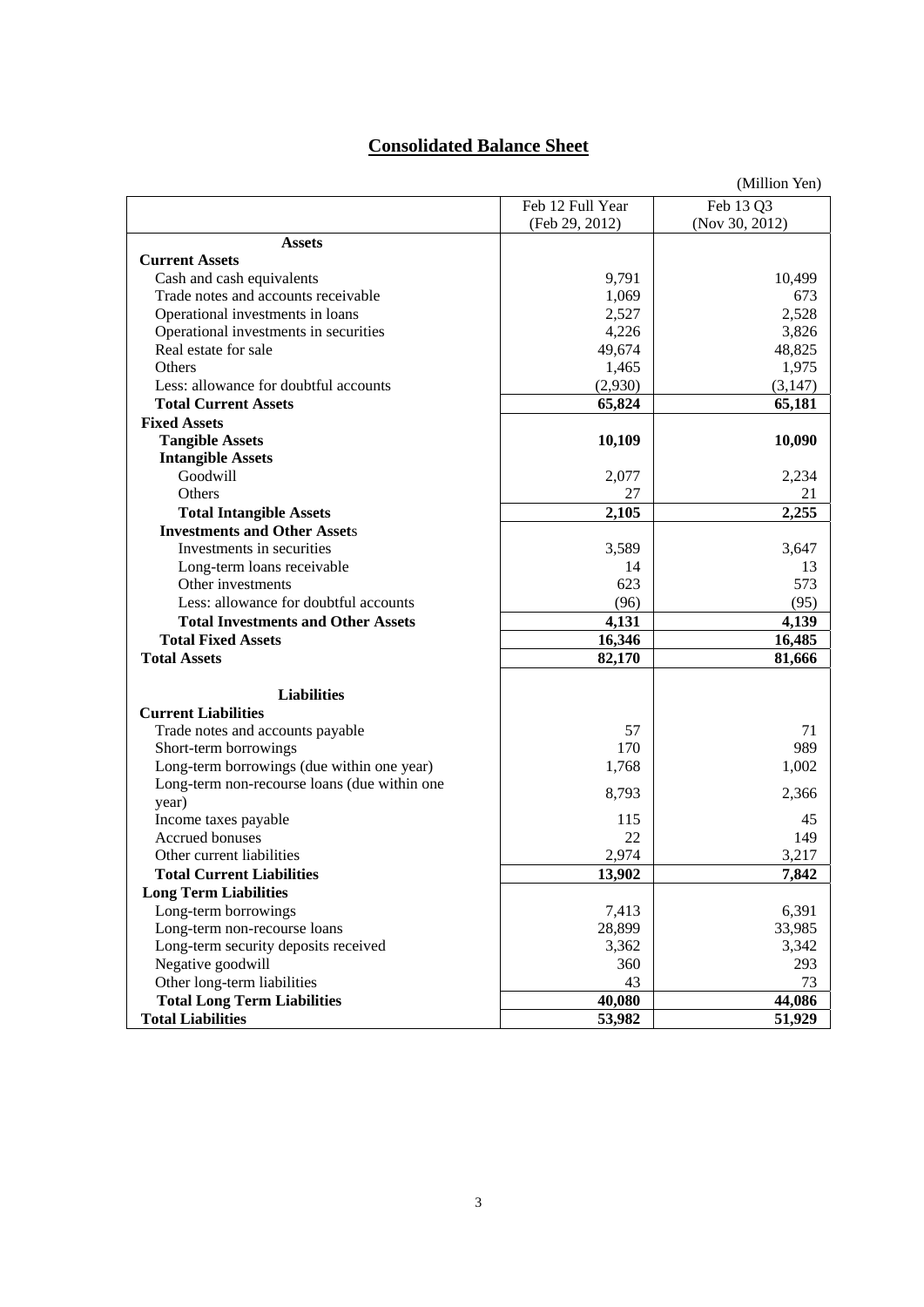(Million Yen)

|                                                     | Feb 12 Full Year | Feb 13 Q3      |
|-----------------------------------------------------|------------------|----------------|
|                                                     | (Feb 29, 2012)   | (Nov 30, 2012) |
| <b>Net Assets</b>                                   |                  |                |
| <b>Shareholders' Equity</b>                         |                  |                |
| Capital                                             | 18,078           | 18,078         |
| Capital reserve                                     | 2,395            | 2,395          |
| Retained earnings                                   | 6,298            | 7,242          |
| Treasury stock                                      | (187)            | (187)          |
| <b>Total Shareholders' Equity</b>                   | 26,584           | 27,528         |
| <b>Accumulated Other Comprehensive Income</b>       |                  |                |
| Unrealized gain (loss) on other securities, net     | (604)            | (346)          |
| Foreign currency translation adjustment             | (7)              | (11)           |
| <b>Total Accumulated Other Comprehensive Income</b> | (612)            | (358)          |
| $(\text{loss})$                                     |                  |                |
| <b>Stock Acquisition Rights</b>                     | 116              | 146            |
| <b>Minority Interests</b>                           | 2,099            | 2,420          |
| <b>Total Net Assets</b>                             | 28,187           | 29,737         |
| <b>Total Liabilities and Net Assets</b>             | 82,170           | 81,666         |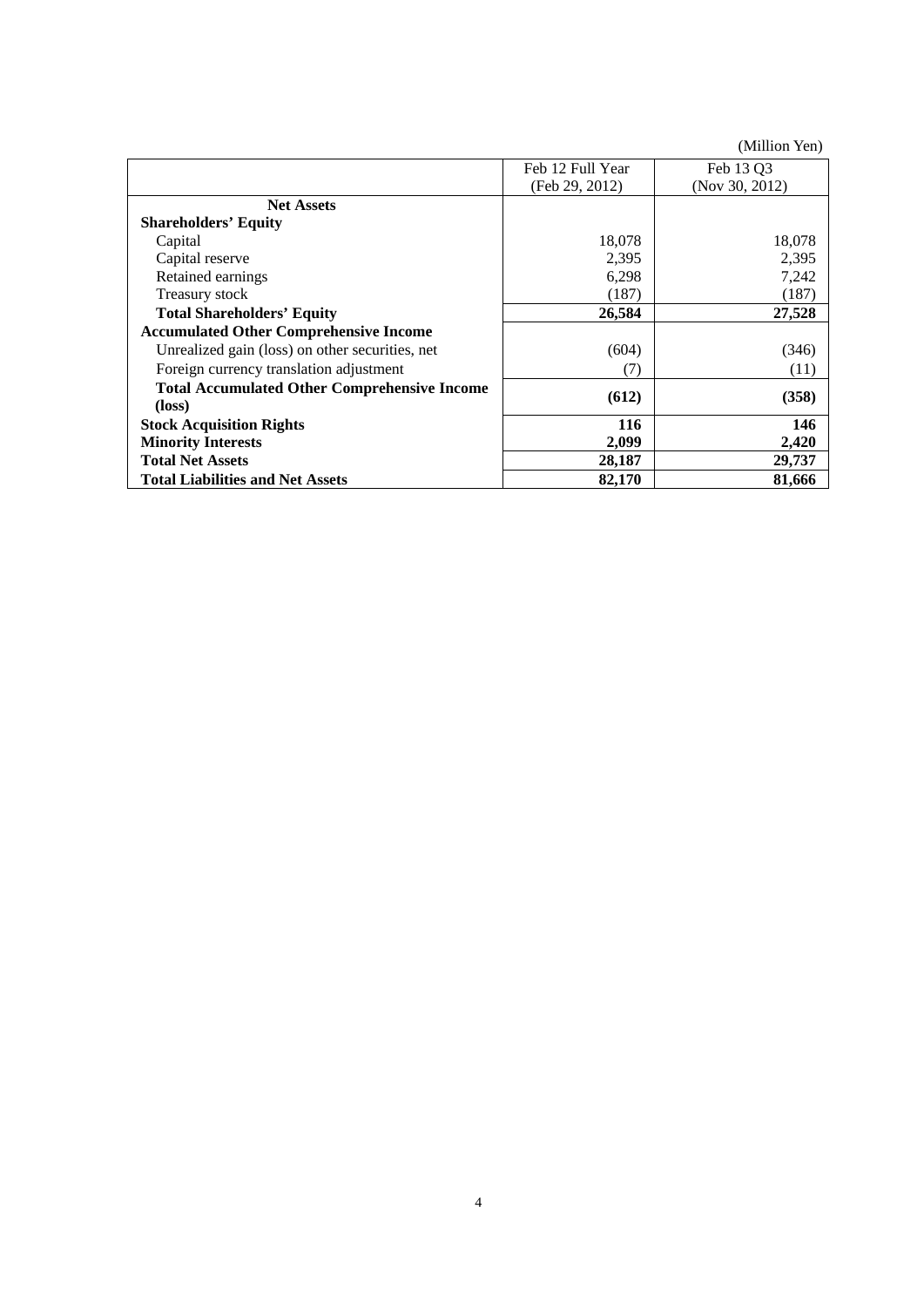## **Consolidated Income Statement**

|                                                 |                   | (Million Yen)     |
|-------------------------------------------------|-------------------|-------------------|
|                                                 | Feb 12 Q3         | Feb 13 Q3         |
|                                                 | (From Mar 1, 2011 | (From Mar 1, 2012 |
|                                                 | To Nov 30, 2011)  | To Nov 30, 2012)  |
| <b>Revenues</b>                                 | 16,340            | 11,585            |
| <b>Cost of Revenues</b>                         | 13,471            | 8,108             |
| <b>Gross Profit</b>                             | 2,868             | 3,476             |
| SG&A                                            | 2,290             | 2,302             |
| <b>Operating Profit</b>                         | 577               | 1,173             |
| <b>Non-Operating Profit</b>                     |                   |                   |
| Interest income                                 | $\Omega$          | $\mathfrak{D}$    |
| Dividend income                                 | 19                | 22                |
| Equity in earnings of affiliates                | 141               |                   |
| Amortization of negative goodwill               | 67                | 67                |
| Others                                          | 26                | 25                |
| <b>Total Non-Operating Profit</b>               | 256               | 118               |
| <b>Non-Operating Expenses</b>                   |                   |                   |
| Interest on debt                                | 226               | 198               |
| <b>Others</b>                                   | 72                | 20                |
| <b>Total Non-Operating Expenses</b>             | 298               | 218               |
| <b>Recurring Profit</b>                         | 535               | 1,074             |
| <b>Extraordinary Gain</b>                       |                   |                   |
| Gain on sales of investment securities          |                   | 72                |
| Gain on sales of equity holdings in affiliates  | 1,173             |                   |
| <b>Others</b>                                   | 17                | 9                 |
| <b>Total Extraordinary Gain</b>                 | 1,190             | 82                |
| <b>Extraordinary Loss</b>                       |                   |                   |
| Loss on sale and retirement of fixed assets     | 37                | $\boldsymbol{0}$  |
| Loss on valuation of investment securities      |                   | 62                |
| Valuation loss on investments                   | 40                |                   |
| Office move                                     | 14                | 13                |
| Others                                          | 35                | 9                 |
| <b>Total Extraordinary Loss</b>                 | 128               | 86                |
| <b>Profit before Income Taxes</b>               | 1,597             | 1,070             |
| Income taxes-current                            | 96                | 48                |
| Income taxes-deferred                           |                   | 4                 |
| <b>Total income taxes</b>                       | 96                | 53                |
| <b>Profit before Gain on Minority Interests</b> | 1,501             | 1,017             |
| <b>Gain on Minority Interests</b>               | 36                | 72                |
| <b>Net Profit</b>                               | 1,464             | 944               |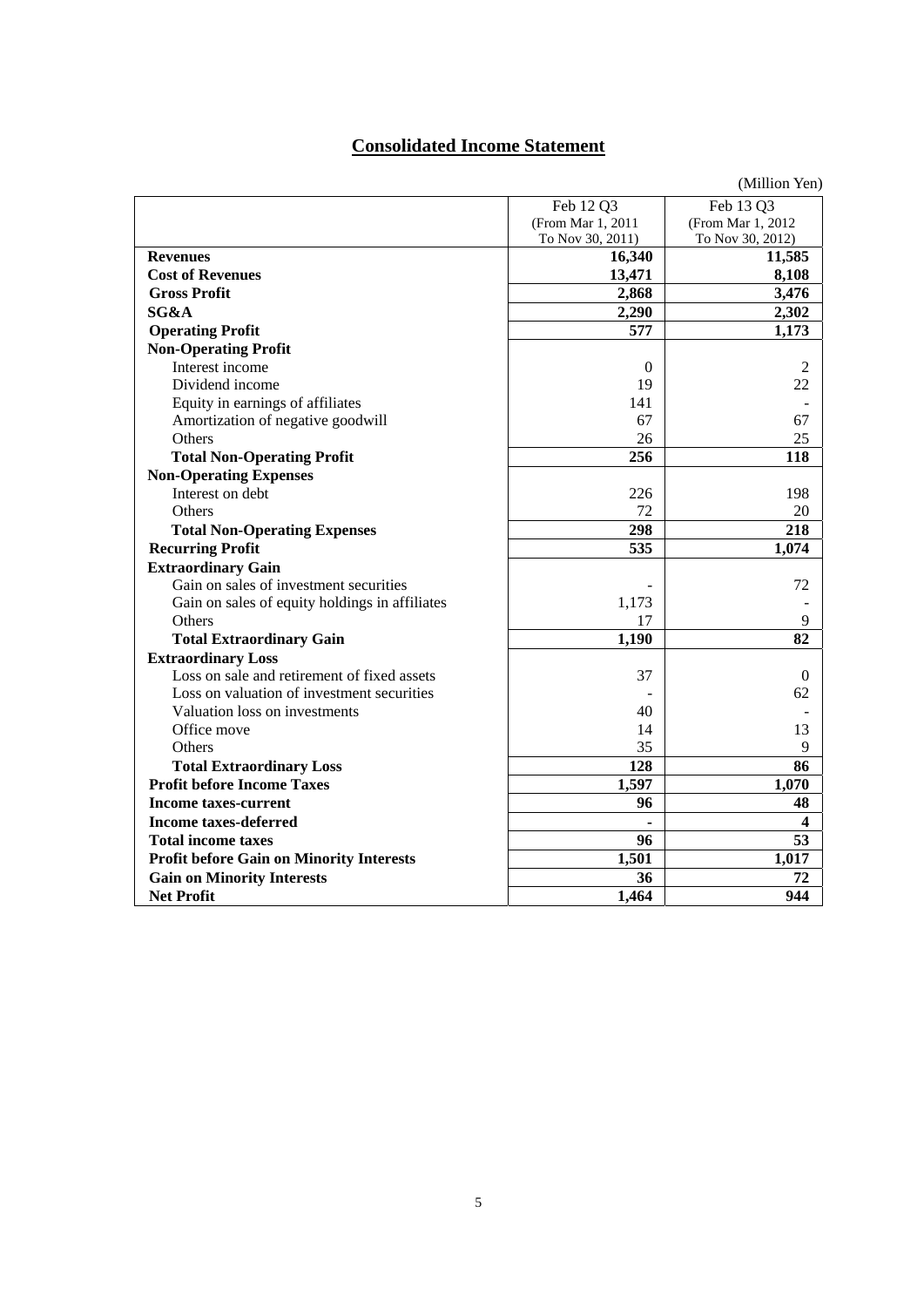## **Consolidated Income Statement**

|                                                 |                   | (Million Yen)     |
|-------------------------------------------------|-------------------|-------------------|
|                                                 | Feb 12 Q3         | Feb 13 Q3         |
|                                                 | (From Sep 1, 2011 | (From Sep 1, 2012 |
|                                                 | To Nov 30, 2011)  | To Nov 30, 2012)  |
| <b>Revenues</b>                                 | 3,610             | 3,948             |
| <b>Cost of Revenues</b>                         | 2,563             | 2,689             |
| <b>Gross Profit</b>                             | 1,047             | 1,258             |
| SG&A                                            | 784               | 780               |
| <b>Operating Profit</b>                         | 262               | 478               |
| <b>Non-Operating Profit</b>                     |                   |                   |
| Interest income                                 | $\mathbf{0}$      | $\overline{c}$    |
| Dividend income                                 | 7                 | 9                 |
| Amortization of negative goodwill               | 22                | 22                |
| Others                                          | 1                 | 3                 |
| <b>Total Non-Operating Profit</b>               | 31                | 37                |
| <b>Non-Operating Expenses</b>                   |                   |                   |
| Interest on debt                                | 61                | 54                |
| Others                                          | 14                | 4                 |
| <b>Total Non-Operating Expenses</b>             | 75                | 59                |
| <b>Recurring Profit</b>                         | 218               | 457               |
| <b>Extraordinary Gain</b>                       |                   |                   |
| Gain on sales of investment securities          |                   | 72                |
| Others                                          | 7                 | 8                 |
| <b>Total Extraordinary Gain</b>                 | 7                 | 81                |
| <b>Extraordinary Loss</b>                       |                   |                   |
| Loss on sale and retirement of fixed assets     | 5                 | $\Omega$          |
| Loss on valuation of investment securities      |                   | 62                |
| Others                                          | 1                 | 9                 |
| <b>Total Extraordinary Loss</b>                 | 6                 | 72                |
| <b>Profit before Income Taxes</b>               | 218               | 467               |
| <b>Income taxes-current</b>                     | 49                | 19                |
| <b>Income taxes-deferred</b>                    |                   | $\boldsymbol{4}$  |
| <b>Total income taxes</b>                       | 49                | 23                |
| <b>Profit before Gain on Minority Interests</b> | 169               | 443               |
| <b>Gain (loss) on Minority Interests</b>        | (2)               | 34                |
| <b>Net Profit</b>                               | 172               | 408               |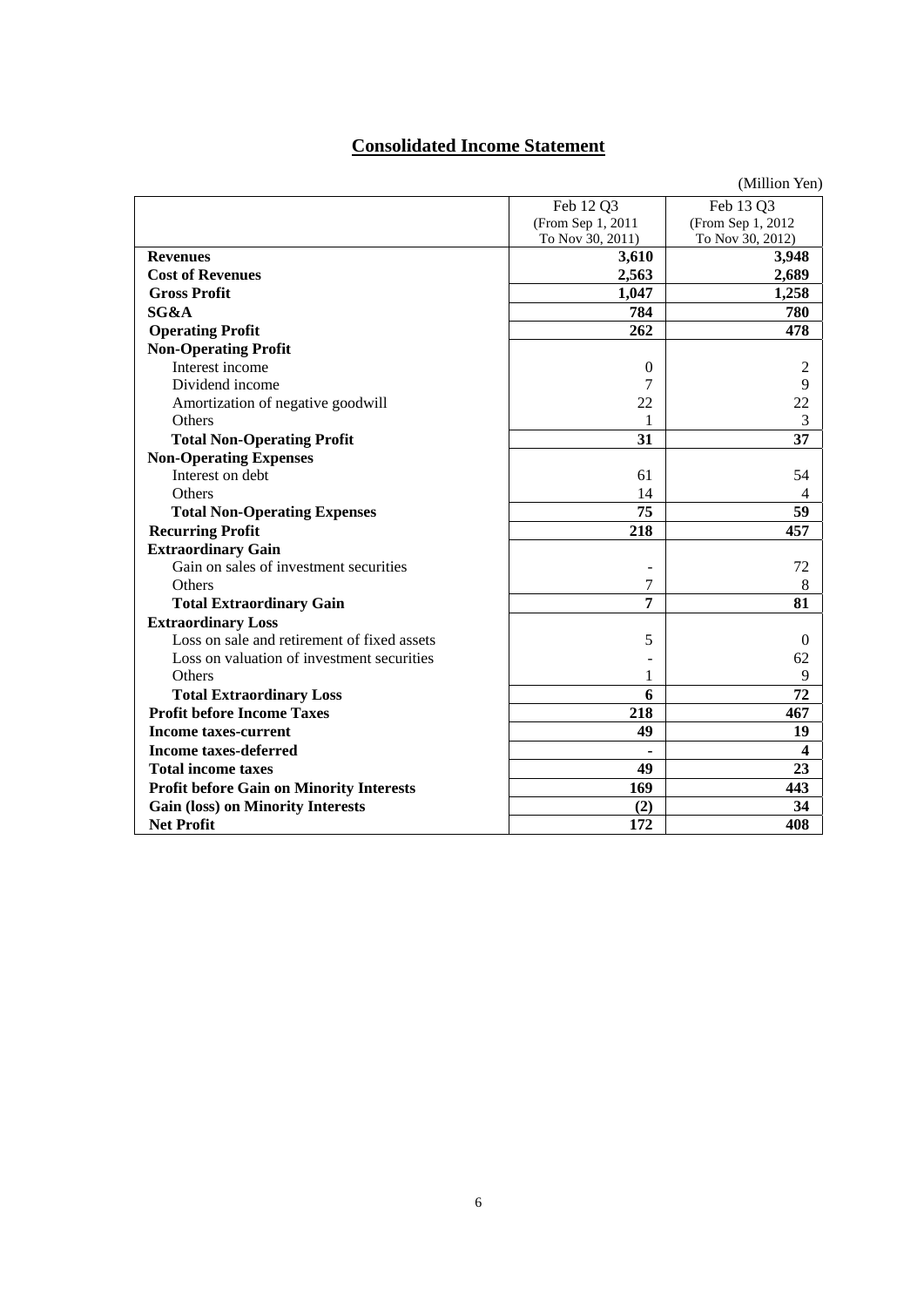# **Consolidated Statements of Comprehensive Income**

|                                                                                     |                    | (Million Yen)      |
|-------------------------------------------------------------------------------------|--------------------|--------------------|
|                                                                                     | Feb 12 O3          | Feb 13 O3          |
|                                                                                     | (From Mar 1, 2011) | (From Mar 1, 2012) |
|                                                                                     | To Nov 30, 2011)   | To Nov 30, 2012)   |
| <b>Profit before Gain on Minority Interests</b>                                     | 1501               | 1,017              |
| <b>Other Comprehensive Income</b>                                                   |                    |                    |
| Valuation gain (loss) on other securities                                           | (673)              | 486                |
| Foreign currency translation adjustment                                             | (80)               | (48)               |
| Share of other comprehensive income associates<br>accounted for using equity method | (56)               |                    |
| <b>Total Other Comprehensive Income</b>                                             | (810)              | 437                |
| <b>Comprehensive Income</b>                                                         | 691                | 1,454              |
| (Breakdown)                                                                         |                    |                    |
| Comprehensive income for shareholders of the                                        | 729                | 1,198              |
| parent company                                                                      |                    |                    |
| Comprehensive income for minority interests                                         | (38)               | 256                |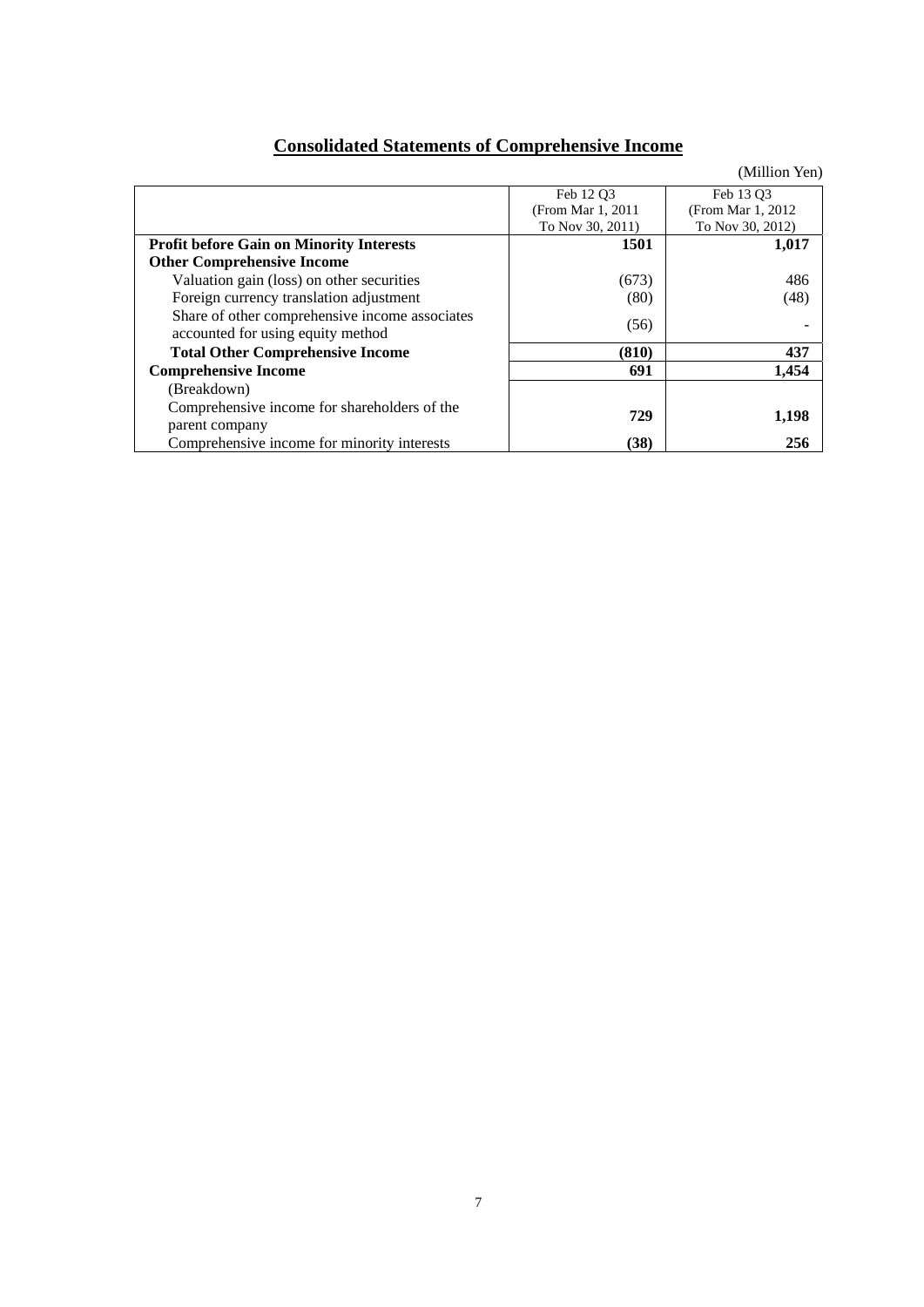|  |  | <b>Consolidated Statements of Comprehensive Income</b> |  |
|--|--|--------------------------------------------------------|--|
|  |  |                                                        |  |

(Million Yen)

|                                                 | Feb 12 O3          | Feb 13 O3          |
|-------------------------------------------------|--------------------|--------------------|
|                                                 | (From Sep 1, 2011) | (From Sep 1, 2012) |
|                                                 | To Nov 30, 2011)   | To Nov 30, 2012)   |
| <b>Profit before Gain on Minority Interests</b> | 169                | 443                |
| <b>Other Comprehensive Income</b>               |                    |                    |
| Valuation gain (loss) on other securities       | (181)              | 348                |
| Foreign currency translation adjustment         | (18)               | 54                 |
| <b>Total Other Comprehensive Income</b>         | (199)              | 403                |
| <b>Comprehensive Income</b>                     | (29)               | 846                |
| (Breakdown)                                     |                    |                    |
| Comprehensive income for shareholders of the    |                    | 804                |
| parent company                                  | (26)               |                    |
| Comprehensive income for minority interests     | (3)                | 41                 |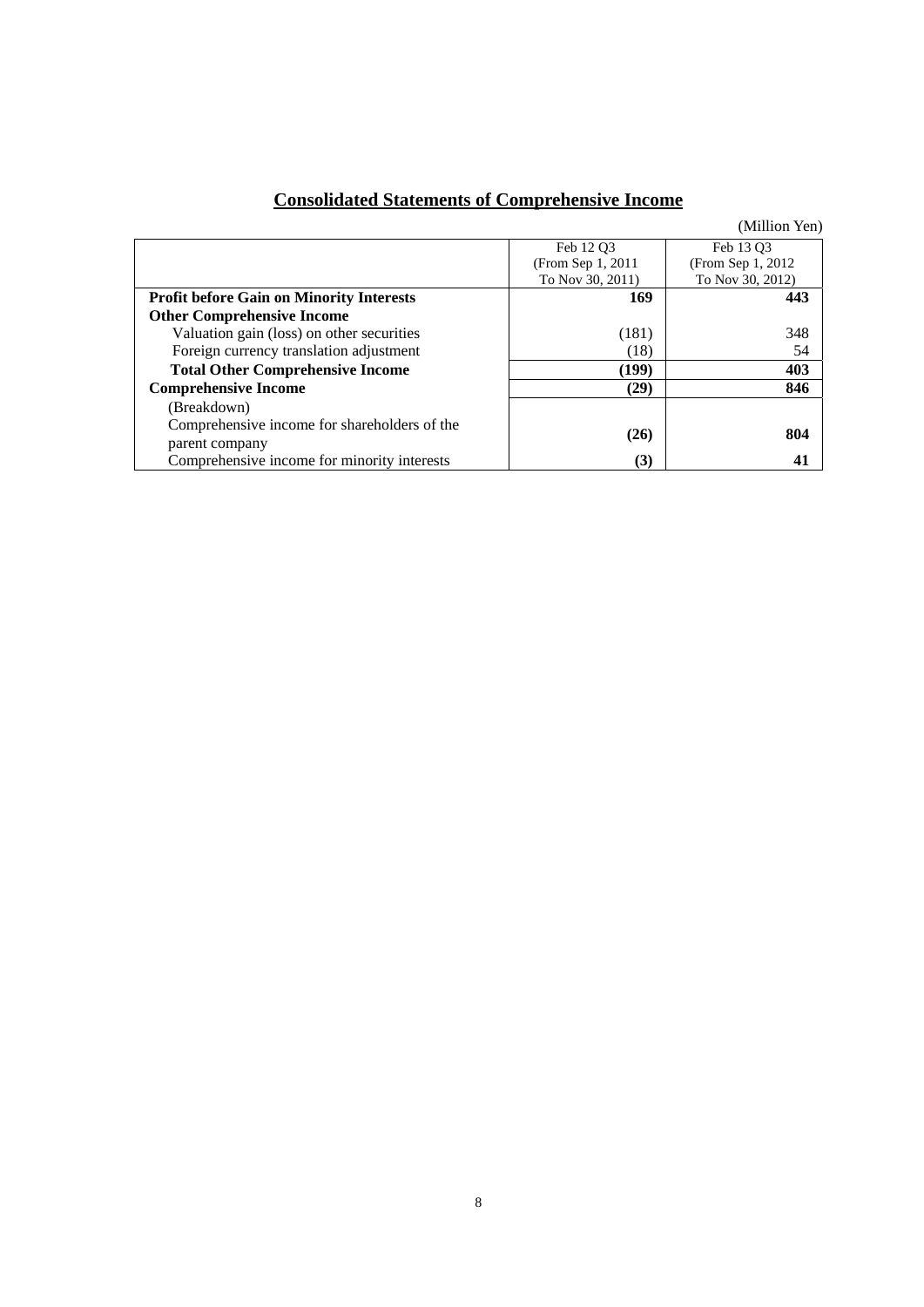## **Consolidated Cash Flow Statement**

|                                                           |                   | (Million Yen)     |
|-----------------------------------------------------------|-------------------|-------------------|
|                                                           | Feb 12 Q3         | Feb 13 Q3         |
|                                                           | (From Mar 1, 2011 | (From Mar 1, 2012 |
|                                                           | To Nov 30, 2011)  | To Nov 30, 2012)  |
| <b>Cash Flows from Operating Activities:</b>              |                   |                   |
| Income before income taxes                                | 1,597             | 1,070             |
| Depreciation                                              | 118               | 170               |
| Share-based compensation expenses                         | 29                | 30                |
| Amortization of goodwill                                  | 79                | 83                |
| Amortization of negative goodwill                         | (67)              | (67)              |
| Increase (decrease) in accrued bonuses                    | 189               | 126               |
| Increase (decrease) in allowance for doubtful<br>accounts | (3, 497)          | 215               |
| Interest and dividend income                              | (20)              | (25)              |
| Interest on debt                                          | 226               | 198               |
| Issuance cost of corporate bonds                          | 47                |                   |
| Equity in earnings of affiliates (gain)                   | (141)             |                   |
| Loss (gain) on sales of equity holdings in affiliates     | (1,173)           |                   |
| Loss (gain) on sales of investment securities             |                   | (72)              |
| Loss (gain) on sales/retirement of fixed assets           | 37                | (8)               |
| Loss on valuation of investment securities                |                   | 62                |
| Valuation loss on investments                             | 40                |                   |
| Decrease (increase) in trading notes and receivable       | 89                | 396               |
| Decrease (increase) in operating loans receivable         | 651               |                   |
| Decrease (increase) in operational investments            |                   |                   |
| in securities                                             | 3,173             | 804               |
| Loss on valuation of operational investments              | 88                | 25                |
| in securities                                             |                   |                   |
| Decrease (increase) in real estate for sale               | 1,426             | 707               |
| Evaluation loss in real estate for sale                   | 142               | 119               |
| Decrease (increase) in accounts receivable                | (156)             | (225)             |
| Increase (decrease) in accounts payable                   | (127)             | (11)              |
| Increase (decrease) in accrued expenses                   | 647               | 199               |
| Increase (decrease) in security deposits received         | (236)             | (136)             |
| Other, net                                                | (366)             | (404)             |
| Sub-total                                                 | 2,797             | 3,256             |
| Interest and dividend income received                     | 165               | 25                |
| Interest expenses paid                                    | (251)             | (186)             |
| Income taxes paid                                         | (139)             | (105)             |
| <b>Net Cash from (Used for) Operating Activities</b>      | 2,571             | 2,990             |